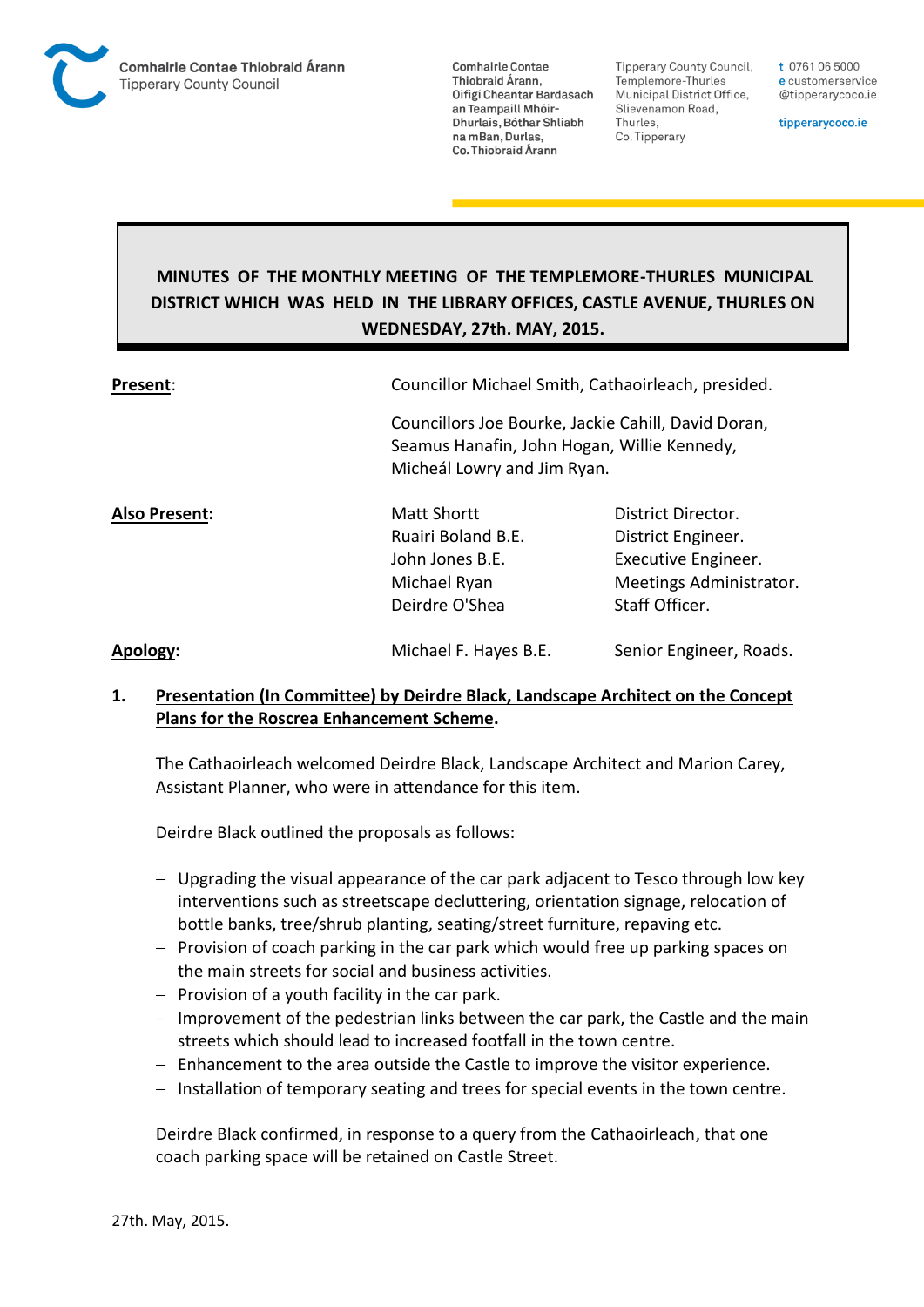

**Tipperary County Council,** Templemore-Thurles Municipal District Office, Slievenamon Road, Thurles, Co. Tipperary

t 0761 06 5000 e customerservice @tipperarycoco.ie

tipperarycoco.ie

Marion Carey made the following points in response to queries from Members:-

- The Draft Plans will be presented to the Roscrea Enhancement Committee and feedback will be brought back to the Members for consideration.
- Detailed drawings will be prepared and the Part 8 Planning Process will then commence.
- Discussions are ongoing with Leader to secure additional funding which will supplement the Council contribution of €200,000.

The Cathaoirleach thanked Deirdre Black and Marion Carey for their Presentation and they withdrew from the Chamber.

#### **2. Civic Receptions.**

a) It was proposed by the Cathaoirleach, seconded by Councillor J. Bourke and resolved:-

"That a Municipal Reception be held to honour Mr. Noel Joyce, Clonmore, Templemore on winning the All Ireland Senior Scór 2015 Recitation for 'The day I scored the winning goal'."

b) It was proposed by Councillor J. Ryan, seconded by Councillor D. Doran and resolved:-

"That a Municipal Reception be held to honour Ms. Gráinne O'Dwyer, member of the Irish Ladies Basketball Team on winning Player of the Year on a number of occasions and Thurles Sports Person of the Year in 2014."

c) It was proposed by Councillor J. Hogan, seconded by Councillor J. Cahill and resolved:-

"That a Municipal Reception be held to honour the achievements of Ms. Áine Ryan, Playwright who made her international debut in San Francisco recently with her play 'Kitty in the Lane'."

Members expressed the view that Civic Receptions should be grouped together and held at night.

### **3. Adoption of the Minutes of the April Monthly Meeting which was held on the 22nd. April, 2015.**

It was proposed by Councillor J. Ryan, seconded by Councillor S. Hanafin and resolved:

"That the Minutes of the Monthly Meeting which was held on the 22nd. April, 2015 be adopted as a true record of the business transacted at the meeting."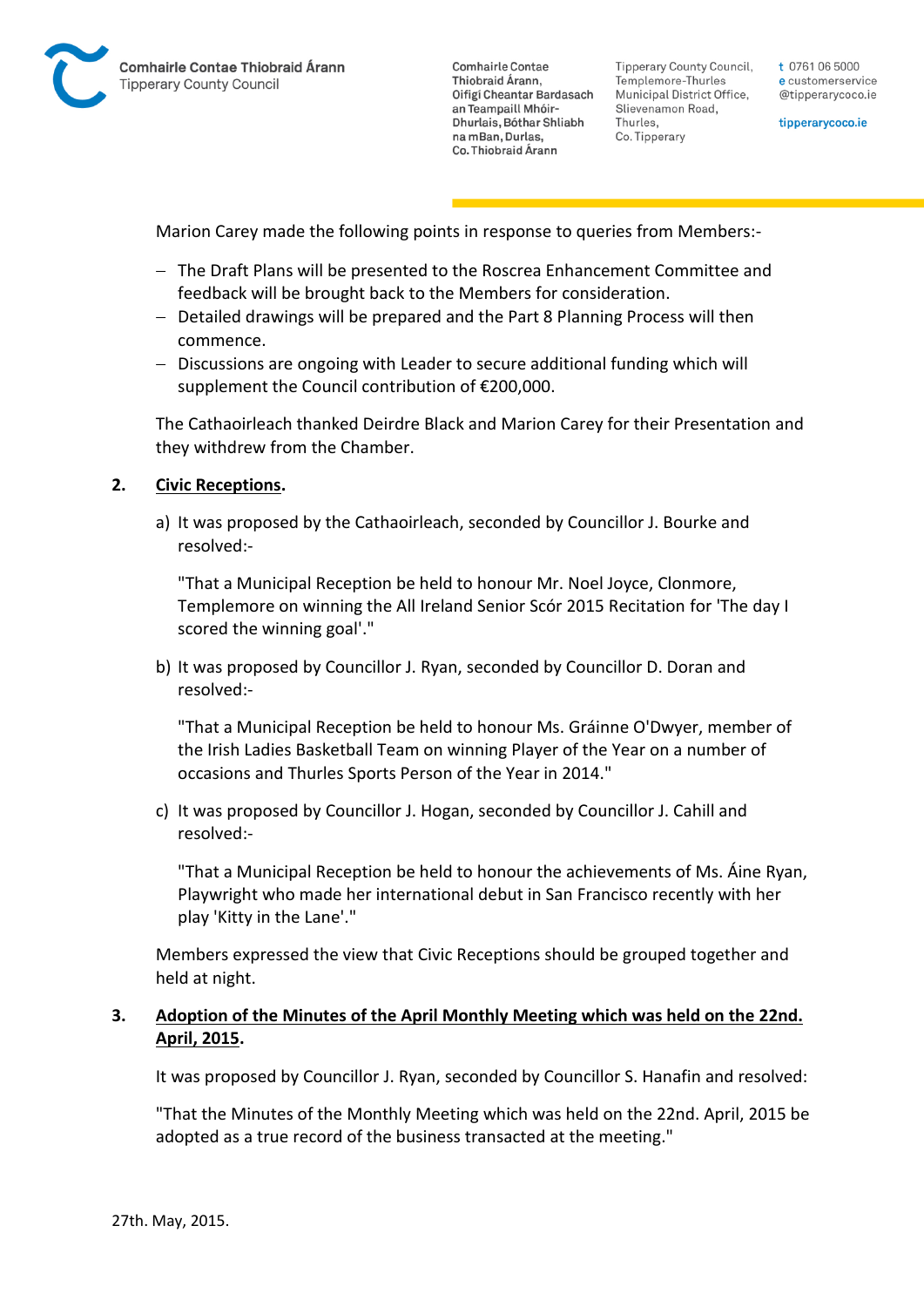

Comhairle Contae Commante Contae<br>Thiobraid Árann,<br>Oifigí Cheantar Bardasach an Teampaill Mhóir-<br>Dhurlais, Bóthar Shliabh na mBan, Durlas,<br>Co. Thiobraid Árann

Tipperary County Council,<br>Templemore-Thurles<br>Municipal District Office, Slievenamon Road, Thurles, Co. Tipperary

t 0761 06 5000 e customerservice @tipperarycoco.ie

tipperarycoco.ie

### **Matters arising from the Minutes:**

| Item                                        | Response                                 |
|---------------------------------------------|------------------------------------------|
| Reinstatement of the pay parking            | The income generated would not justify   |
| machine at Kincora Terrace, Thurles to      | the re-installation of a pay parking     |
| free up parking for the residents.          | machine which is very expensive.         |
| Installation of traffic calming measures in | The Roads and Transportation SPC         |
| Cabragh Court and Rosemount, Thurles.       | has not yet agreed the policy on traffic |
|                                             | calming measures for housing estates.    |
| The residents of the Cluain Glas estate,    | The matter will receive priority.        |
| Thurles are disappointed with the lack of   |                                          |
| progress in taking their estate in charge.  |                                          |
| Renewal of the double yellow lines at St.   | The lines will be renewed in the coming  |
| Mary's Avenue, Thurles.                     | weeks.                                   |
| Use of Kavanagh Place by heavy goods        | The Council will examine means to        |
| vehicles making deliveries to Thurles       | prevent its continuance.                 |
| Shopping Centre.                            |                                          |
| Prohibition on parking in Parnell Street,   | Members expressed opposition to the      |
| Thurles on completion of the                | proposal.                                |
| improvement works.                          |                                          |
| Members complimented the Presentation       | Noted.                                   |
| Secondary School, the Council and local     |                                          |
| businesses on the support given to the      |                                          |
| 'Cycle against Suicide' which stopped off   |                                          |
| in Thurles on 8th. May, 2015.               |                                          |
| Taking in Charge of the public lighting in  | The Roads Section is clarifying the      |
| Marlstone Manor, Thurles.                   | situation.                               |
| The work associated with the                | Noted.                                   |
| refurbishment of Liberty Square, Thurles    |                                          |
| should be carried out outside of business   |                                          |
| hours to minimise disruption to traders.    |                                          |
| Confusion regarding the amount of           | The Community & Enterprise Section       |
| funding allocated by the Department of      | have been asked to clarify the position. |
| Children & Youth Affairs to refurbish The   |                                          |
| Glebe playground, Roscrea.                  |                                          |
| The caps on the boundary wall at Cluain     | The matter will receive attention.       |
| Glas, Thurles at the entrance to the Jimmy  |                                          |
| Doyle Road have become loose.               |                                          |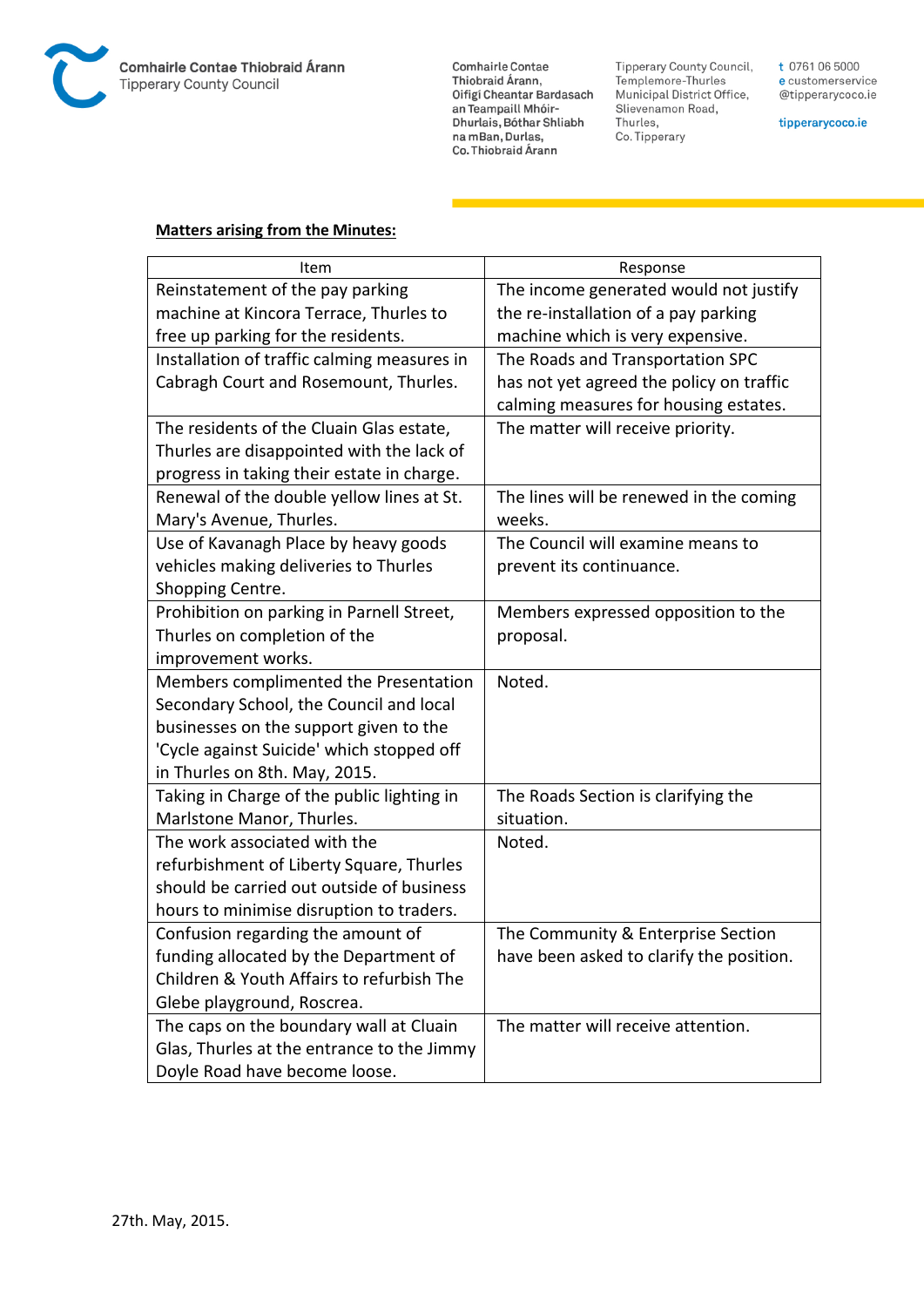

Tipperary County Council. Templemore-Thurles Municipal District Office, Slievenamon Road, Thurles, Co. Tipperary

t 0761 06 5000 e customerservice @tipperarycoco.ie

tipperarycoco.ie

#### **4. Water Services & Environment.**

Matt Shortt, District Director and Director of Services for Water Services and Environment confirmed the following:

- The Thurles Regional Water Supply Scheme remains on the priority list following the completion of a review by Irish Water. The Contractor is presently reinstating the lands but the cost of reinstating the roads has yet to be agreed.
- Members are encouraged to attend Clinics held by Irish Water from 9.00am to 11.00am prior to the Monthly Meetings of the County Council.

He responded to issues raised by the Members as follows:

- There is a requirement to complete a three tier assessment and obtain a licence from the EPA prior to rehabilitation of the Monanearla Landfill site and the Council has submitted a request for funding to the Department of the Environment, Community and Local Government to undertake the works. Members will be kept updated on the matter.
- $-$  There is no funding available for the provision of a recycling facility in Thurles town and there are 5 centres in operation in towns throughout the County.
- $-$  A Staff Member has been assigned to promote public awareness of illegal dumping in the County and a proposal has been submitted under the Gateway Scheme to employ participants who will be assigned to clear litter around the County.
- $-$  It is accepted that covert cameras are not effective and the three Traffic Wardens in the District also have responsibility for litter control. Tipp FM is launching a campaign next week to increase community involvement in combating illegal dumping.
- 324 horses were impounded throughout the County in 2014 but only 4 were reclaimed by their owners. The keeping of horses within the curtilage of rural Council houses is a matter for the Housing Section.
- $-$  There is a joint inspection regime in place involving the County Council and the Department of Agriculture under the Nitrates Directive and the Council adopts a sensible approach with inspections.
- The reason for the removal of three litter bins in the vicinity of Our Lady's Secondary School, Templemore will be investigated.
- $-$  The Council will write to the NRA in regard to horses grazing on lands in their ownership.
- Voluntary Organisations interested in undertaking litter cleanups will be provided with equipment and the Council will arrange for the disposal of the litter.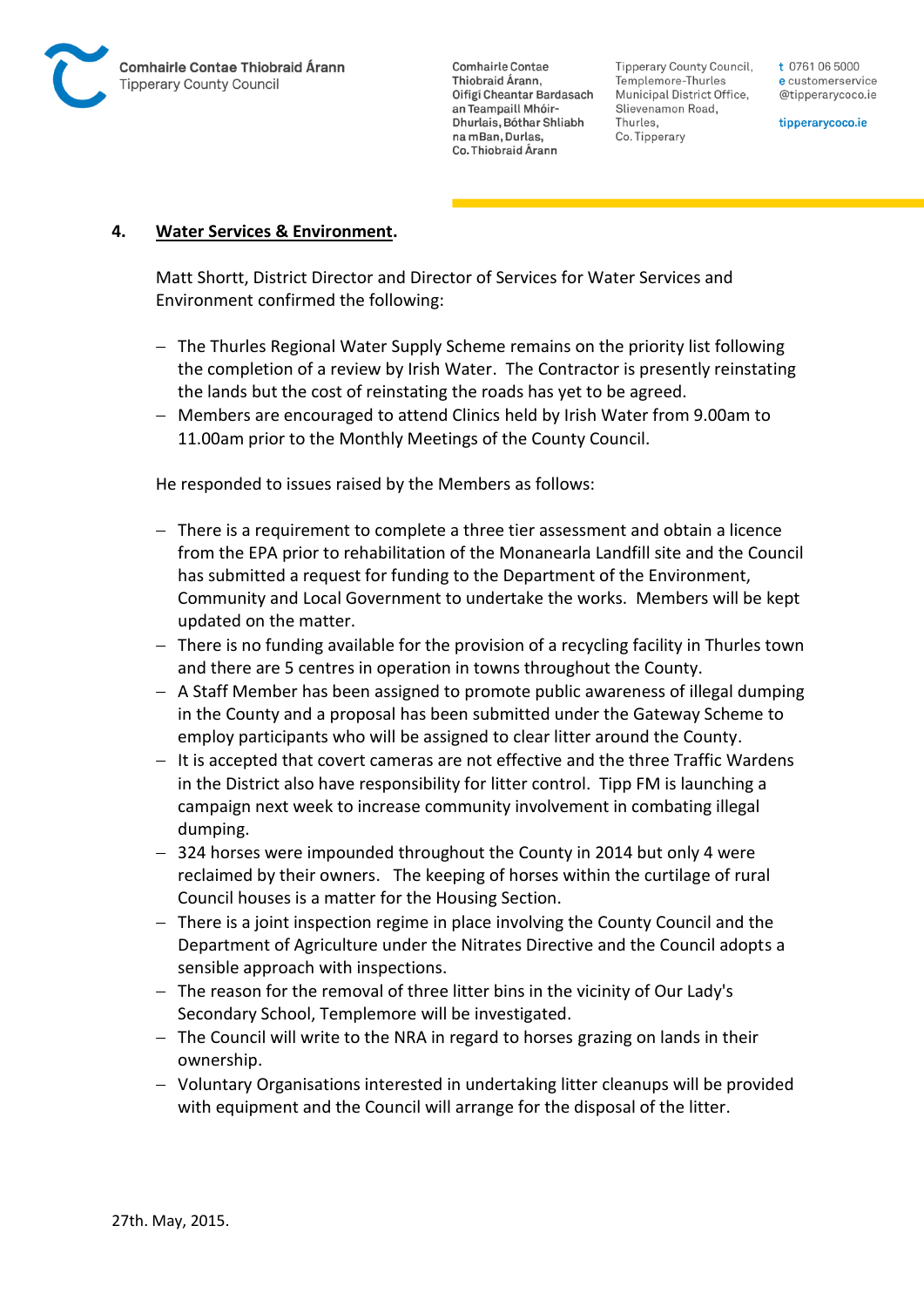

Tipperary County Council. Templemore-Thurles Municipal District Office, Slievenamon Road, Thurles, Co. Tipperary

t 0761 06 5000 e customerservice @tipperarycoco.ie

tipperarycoco.ie

#### **5. Update on the 2015 Work Programmes.**

The District Engineer confirmed the following:-

- 1. Works have commenced on improvements to 6 roads in the Roscrea area under the Restoration Improvement Programme and strengthening works will commence in July.
- 2. Surface dressing will commence in the Thurles area in mid June. It will be necessary to close the road from Kearns Cross to Borrisoleigh to facilitate resurfacing works and priority should be given to resurfacing the remaining kilometre if additional funding becomes available later in the year as the road is in very poor condition.
- 3. (a) 47 applications were received under the Community Involvement Scheme but the allocation is €80,000.00. Six applicants have been selected and these will be written to in the coming weeks seeking the payment of the local contribution. Copy of the list was circulated.

 Members expressed disappointment with the level of funding available and it was pointed out that €1m. approx would be required to cover all 47 applications.

- (b) Additional funding may become available later in the year if the other Districts do not fully utilise their allocations.
- (c) The Department has not funded this Scheme for the last 3 years and a small portion of the Road Grant Allocations was set aside by the Council to fund the Scheme.
- (d) Members can put their tertiary road allocation towards the cost of the roads included in the priority list.
- 4. Two crews are currently opening inlets and patching in the District.
- 5. The road at Rathmoy is being patched at present and it will be considered for inclusion in the 2016 Roadworks Programme.
- 6. The complaint re the poor condition of the road between Cuneen's Cross and Berkery's Pub will be referred to the Nenagh Municipal District.
- 7. A Consultant has been appointed to prepare a design for Gurteenabarna Bridge and as the entire deck needs to be replaced, a road closure will be required to facilitate the work.

The District Director advised that there is no discretionary funding available to undertake minor emergency works which may arise during the year and that the only source of funding for such works is the maintenance budget.

Councillor D. Doran stated that he has been nominated as part of a delegation to meet shortly with the Minister for Transport, Tourism & Sport and he undertook to raise the issue of inadequate funding under the Community Involvement Scheme and the reintroduction of the Local Improvement Scheme for works on private roads.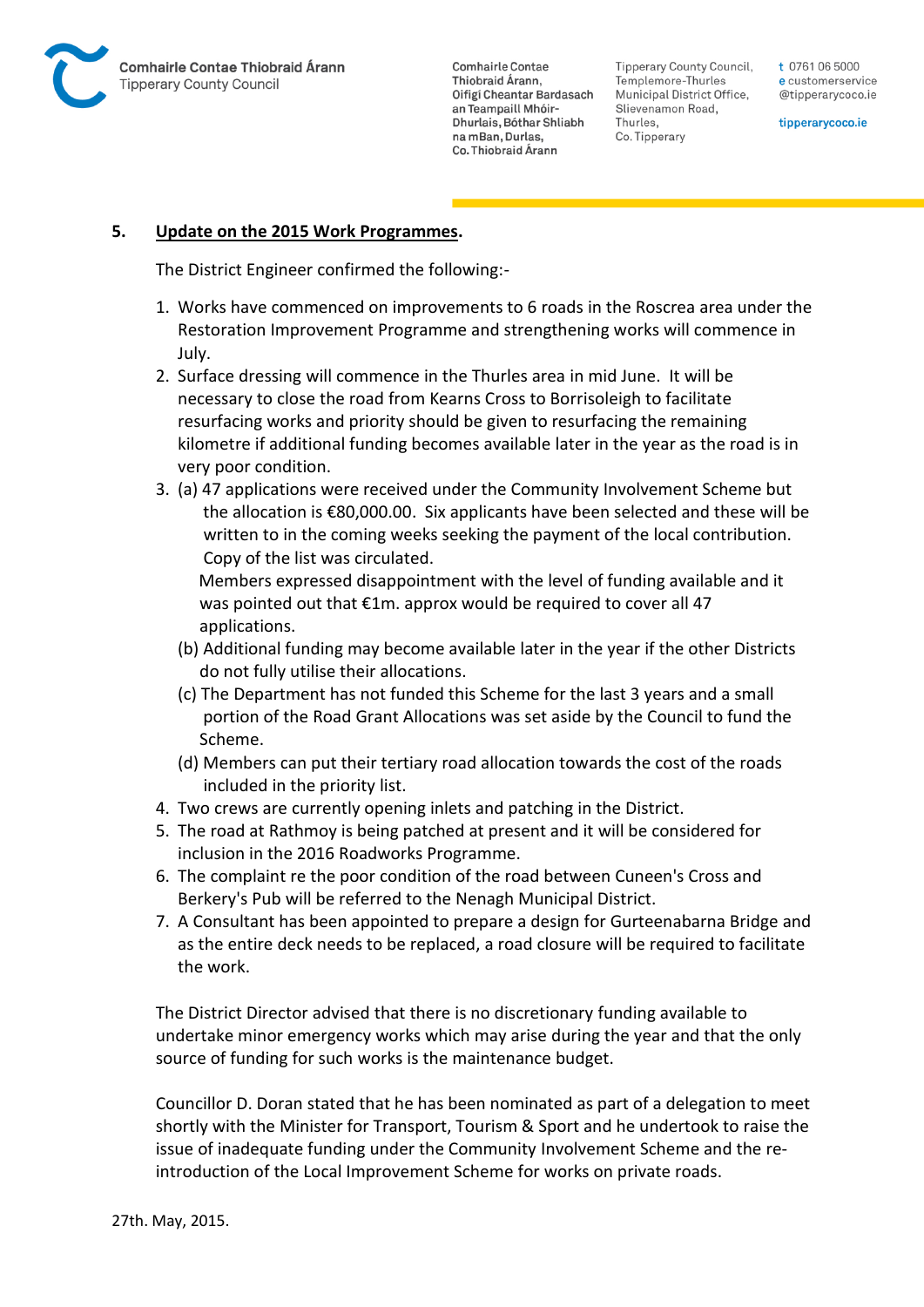

**Tipperary County Council,** Templemore-Thurles Municipal District Office, Slievenamon Road, Thurles, Co. Tipperary

t 0761 06 5000 e customerservice @tipperarycoco.ie

tipperarycoco.ie

#### **6. Update on Projects.**

- Thurles Town Park. Thurles Town Park. Thurles Town Park. complete by the end of July.
	- ii. There is no provision for a zip wire in the Children's Playground and the climbing frame will be a major attraction to the children. Certain elements of the play equipment are suitable for children with disabilities. Details of the equipment being installed in the Playground will be circulated to the Members.
	- iii. It would not be appropriate to install toilet facilities in the Town Park.

The Traffic Review and Safety Audit

Reports will be available shortly.

Liberty Square Thurles Refurbishment.

Extension to and Refurbishment of the Offices at Castle Avenue, Thurles.

Repairs / Improvements to Templemore Town Hall

Templemore Town Park Extension.

Village Enhancement Works.

An Assessment Report on the tenders received is being prepared by the Design Team.

Improvements will be undertaken to the barges and plaster in the coming months.

Concept Plans are currently being prepared.

It is recommended that enhancement works be undertaken in Littleton, Borrisoleigh and Templetuohy Villages this year and detailed proposals will be prepared for consideration at the June Monthly Meeting.

#### **7. Notices of Motion.**

#### **(a) Notice of Motion in the name of Councillor Jim Ryan.**

Councillor Jim Ryan formally moved the following Notice of Motion in his name:

"I am calling on this Council to install a pedestrian crossing in The Ragg Village."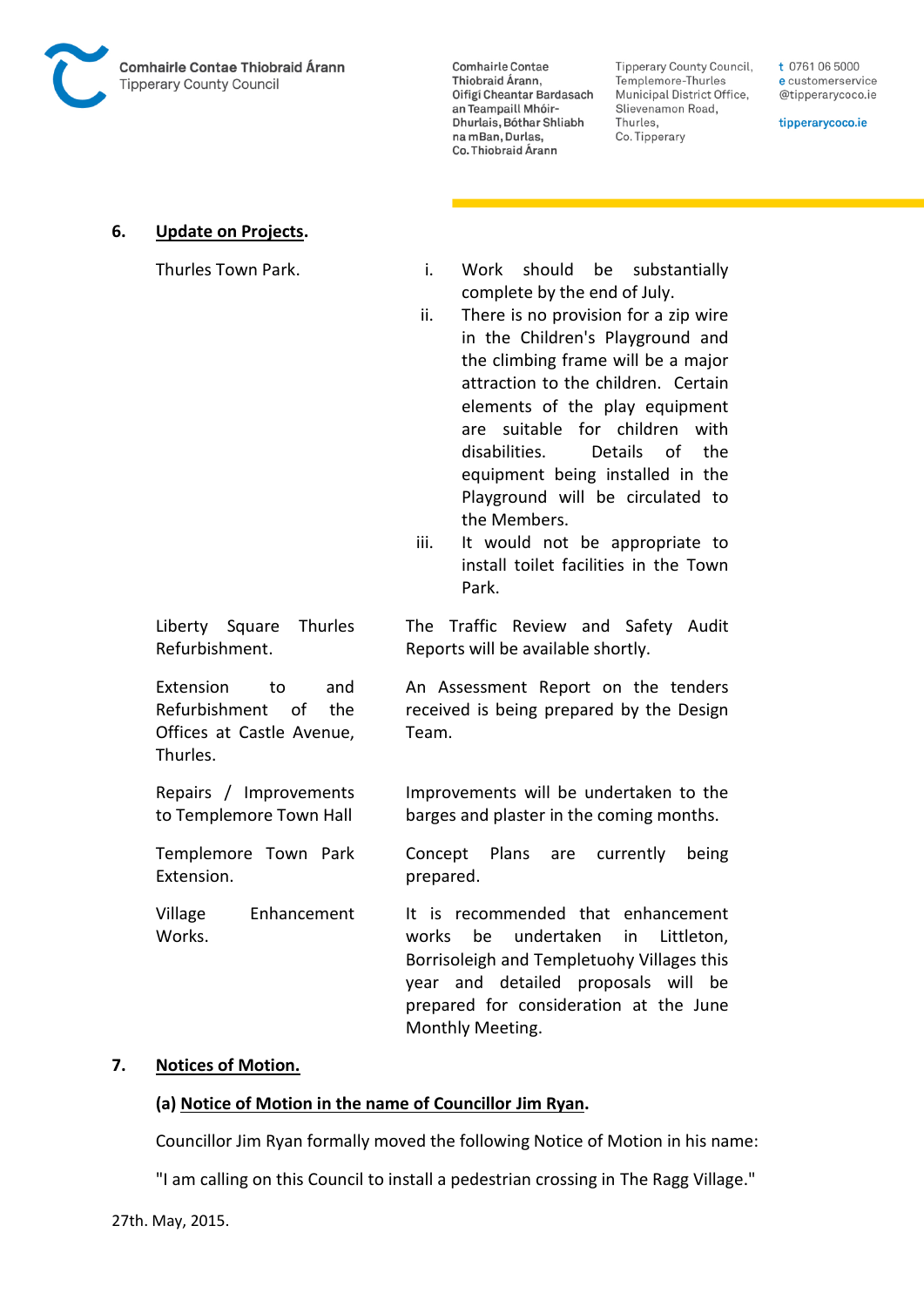

Tipperary County Council. Templemore-Thurles Municipal District Office, Slievenamon Road, Thurles, Co. Tipperary

t 0761 06 5000 e customerservice @tipperarycoco.ie

tipperarycoco.ie

Councillor J. Ryan indicated that residents in Clohessy Place have requested the provision of a pedestrian crossing to facilitate children crossing the Nenagh Road to the School which is a very busy route.

The District Engineer advised that there is no funding available to undertake the works and that significant realignment of the road would be required before a pedestrian crossing could be installed.

Members noted that the County Council has applied to the NRA to have the status of the Nenagh Road (R498) upgraded due to its strategic importance and that if successful, the road would qualify for a higher level of grants.

### **(b) Notice of Motion in the name of Councillor David Doran.**

Councillor David Doran formally moved the following Notice of Motion in his name:

"I am calling on this Council to name the new Town Park in Thurles after one of the signatories of the 1916 Proclamation."

Councillor D. Doran pointed out that the Motion was self-explanatory and he appealed to the Members to endorse same.

It was agreed that it would be more appropriate to run a competition, open to all sectors of the community, for the naming of the Town Park and that a working group be established to facilitate the process.

#### **(c) Notice of Motion in the name of Councillor Michael Smith.**

Councillor Michael Smith indicated that he wished to withdraw the following Notice of Motion in his name:

"I am calling on the Templemore-Thurles Municipal District to honour the commitment given to Roscrea Chamber of Commerce for €20,000 which is to be funded from the Roscrea Pay Parking Income."

#### **8. Correspondence.**

a) Thurles Town Centre, Roscrea Town Centre and Templemore Town Centre Enhancement & Painting Grant Schemes 2015.

Members noted the Thurles Town Centre, the Roscrea Town Centre and the Templemore Town Centre Enhancement & Painting Grant Schemes 2015, copies of which were circulated at the Meeting.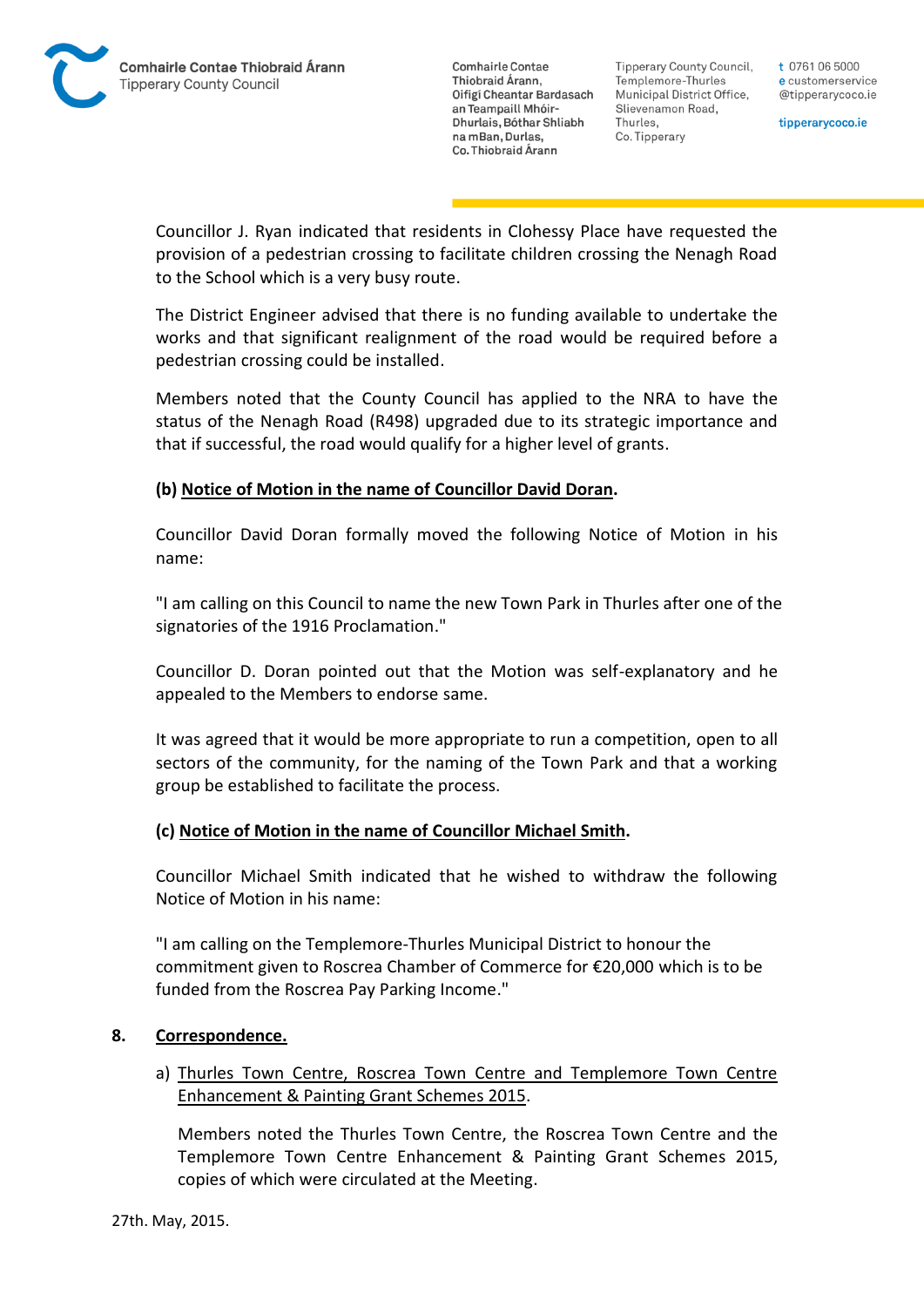Tipperary County Council. Templemore-Thurles Municipal District Office, Slievenamon Road, Thurles, Co. Tipperary

t 0761 06 5000 e customerservice @tipperarycoco.ie

tipperarycoco.ie

It was proposed by Councillor J. Ryan, seconded by Councillor M. Lowry and resolved:-

"That the Thurles Town Centre, the Roscrea Town Centre and the Templemore Town Centre Enhancement & Painting Grant Schemes 2015 be and are hereby adopted."

#### b) Request for the introduction of a Quiet Lanes Network in Monaincha, Roscrea.

The District Administrator outlined the contents of a letter which was received from Mr. Cathal McNicholas, Chairman, Roscrea Trail Blazers, requesting that a 'Quiet Lanes' network be introduced in Monaincha, Roscrea, in order to improve the quality of life of the community living in the area by encouraging drivers to slow down and drive more considerately.

Mr. John Jones pointed out some benefits of the initiative and he undertook to carry out further research into the Scheme and report back to the Council.

### c) Invitation to attend a Corpus Christi Procession on Saturday 6th. June, 2015 at 8.15pm.

The District Administrator advised that the Members have been invited by Thurles Parish Group to attend a Corpus Christi Procession on Saturday 6th. June, 2015 at 8.15pm.

#### d) Presentation on the Active Travel Towns Programme for Thurles.

The District Administrator stated that Mr. Dermot Donovan, Roadplan Consulting will make a presentation to the Council on proposals for Thurles under the Active Travel Towns Programme. It was agreed that the presentation be held in the Municipal District Office, Slievenamon Road, Thurles on Thursday 4th. June, 2015 at 6.00pm subject to Mr. Donovan being available.

## e) Resurfacing of junction at Matthew Avenue/Butler Avenue/Friar Street, Thurles.

The District Engineer confirmed that the junction at Matthew Avenue / Butler Avenue / Friar Street, Thurles will be resurfaced in the coming weeks and that there will be a level of disruption to traffic during the works.

He advised, in reply to a query from Councillor S. Hanafin, that it would not be prudent to provide road markings for left and right lanes on the junction at Butler Avenue as it is too narrow and cars, to prevent accidents, should be discouraged from filtering into the left lane.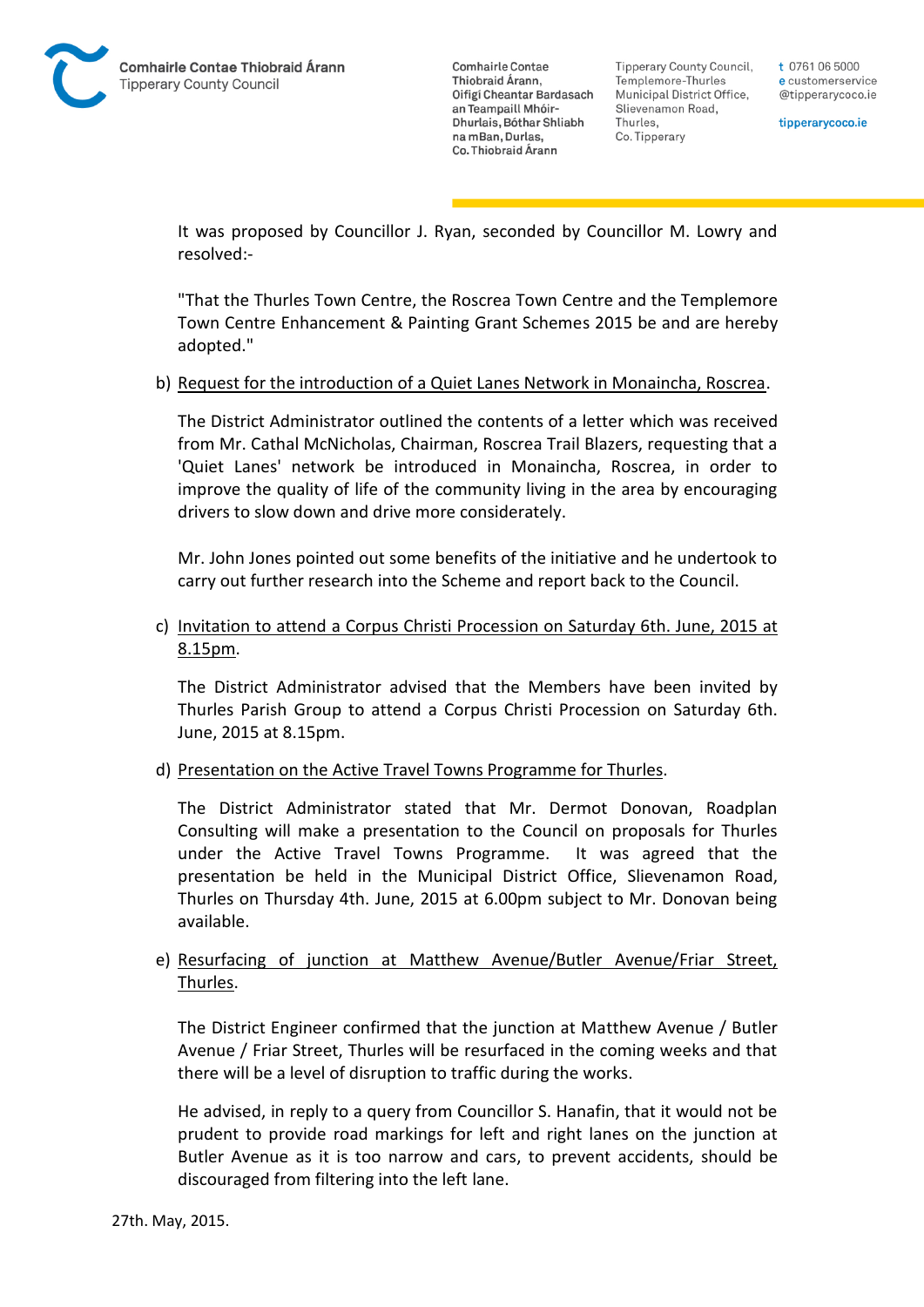

Comhairle Contae Commante Contae<br>Thiobraid Árann,<br>Oifigí Cheantar Bardasach an Teampaill Mhóir-<br>Dhurlais, Bóthar Shliabh na mBan, Durlas,<br>Co. Thiobraid Árann

Tipperary County Council,<br>Templemore-Thurles<br>Municipal District Office, Slievenamon Road, Thurles, Co. Tipperary

t 0761 06 5000 e customerservice @tipperarycoco.ie

tipperarycoco.ie

#### **9. Any Other Business.**

| Item                                       | Response                                  |
|--------------------------------------------|-------------------------------------------|
| Repair of the embankment along the river   | The matter will receive attention.        |
| at Annfield, Thurles which has collapsed.  |                                           |
| The necessary repairs effected to Graigue  | The matter will be followed up with       |
| Bridge, Thurles.                           | Iarnrod Eireann.                          |
| Provision of right turning lanes at Drish  | The junctions are currently under review  |
| and Turtulla, Thurles.                     | by the NRA Inspector who examined the     |
|                                            | areas recently.                           |
| Undertake river drainage works -           | It will be necessary to prepare an        |
| Ballycamusk/Rathcannon/Farney Bridge,      | Environmental Impact Statement as the     |
| Thurles.                                   | location is within a Special Area of      |
|                                            | Conservation prior to undertaking any     |
|                                            | works.                                    |
| The horses tethered on the grassed areas   | The Roads Section will be requested to    |
| adjacent to the flyover at Coolcroo and    | refer the complaint to the NRA.           |
| Pouldine, Thurles are a danger to          |                                           |
| motorists using the motorway.              |                                           |
| Lack of directional and stop signs at      | A survey will be undertaken of the area.  |
| Liskeveen, Ballybeg, Derrynaflan Littleton |                                           |
| and Curraheen, Horse & Jockey, Thurles.    |                                           |
| Provision of a directional sign for        | The request will be considered.           |
| Moyne/Templetuohy at Paddy Dunne's         |                                           |
| Cross, Thurles.                            |                                           |
| Resurfacing of the rear access road        | The request will be examined.             |
| behind 36 to 41 College Green, Thurles.    |                                           |
| Residents on Mill Road, Thurles are        | A further inspection will be carried out. |
| unhappy that the dividing hedge abutting   |                                           |
| The Glebe, Thurles has not been cut back.  |                                           |
| Lights at the entrance to Dún Lia, Thurles | The estate has not been taken in charge.  |
| are out of order.                          |                                           |
| Erection of a street name plate on Mitchel | The request will be considered.           |
| Street, Thurles.                           |                                           |
| A request to reduce the height of the      | The request can be considered during the  |
| trees in Harkin Park, Two-Mile-Borris,     | pruning season.                           |
| Thurles.                                   |                                           |
| The Twister Challenge held in              | The comments were noted.                  |
| Templemore Town Park recently - the        |                                           |
| event was a resounding success. The        |                                           |
| Council should meet with the Committee     |                                           |
| well in advance of the next event to       |                                           |
| address issues of concern.                 |                                           |